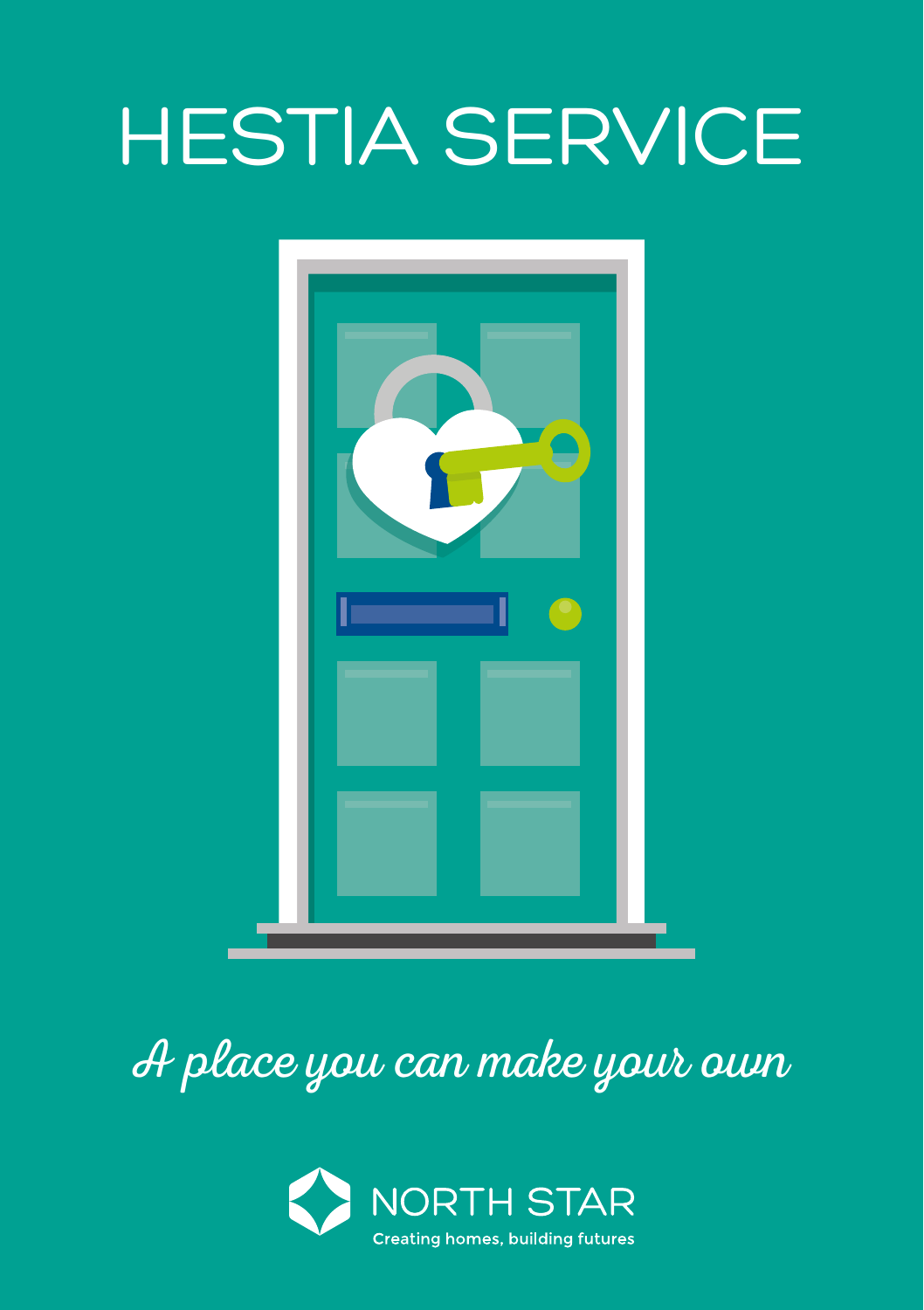### THE HESTIA SERVICE WHAT TENANTS SAY

The service was set up by Endeavour Housing Association in 1999 to provide settled accommodation for vulnerable women at risk of homelessness.

Hestia properties are:

- **•** Self-contained one or two bed town houses, within walking distance of central Middlesbrough
- **•** Fully furnished- we provide all the essential furniture you need
- **•** Safe and warm- properties are double glazed with central heating. A full repair service is provided
- **•** Assured Shorthold Tenancies

**Support is available for up to two years. When support is no longer needed and the tenant has managed the property well, it will revert to a general needs tenancy with North Star. This means that the Hestia tenant does not need to move on from the property.**

#### SUPPORT WE OFFER

#### Floating support is provided in the home by the Supported Housing Officer.

Practical support is provided on an individual basis in partnership with other agencies on a wide range of issues which might include:

**•** Managing a tenancy

**•** Claiming benefits

- **•** Improving self-confidence
- **•** Managing health
	- **•** Finding employment
	- **•** Recreational activities

**•** Volunteering

**•** Training

**•** Budgeting



# ABOUT THE SERVICE:

Since joining Hestia I have received over £4,000 in back dated benefits, I have been able to get out more and do more things. The staff have really helped me, just by being positive and always willing to go the extra mile.

Life before Hestia was hopeless. I couldn't get the help I needed from the right people. I lived in an unsafe, unsecure house and my mental health was at rock bottom. I was giving up the fight. I had resigned myself to there not being anything better out there for me and would rather quit life than carry on the way I was going.

Hestia was my golden egg. I was rehoused in a lovely, secure property of my own with everything I needed and it was all safe! The support I have received has been invaluable and I have resolved a lot of problems. There hasn't been anything my Supported Housing Officer hasn't been able to deal with and is constantly supportive.

Before moving into Hestia, I had a horrible time. I was abused and placed in Care for three years. I lived in a Hostel, I felt unsafe and thought life could not get any worse. I then met the Supported Housing Officer for Hestia and was lucky enough to be given a property. I am now getting the support I need and for the first time, able to make friends. I am attending lots of activities such as confidence building, arts and crafts and cooking. My life is moving forwards.''

When I first moved in to Hestia, I had addiction problems. I had lost my children and my family. With the right support, I have overcome my addiction and I am now living in a general needs property. I am attending a course at College and have begun to build a relationship with my children. I am much more confident and believe that Hestia has helped me to become a much better member of society.